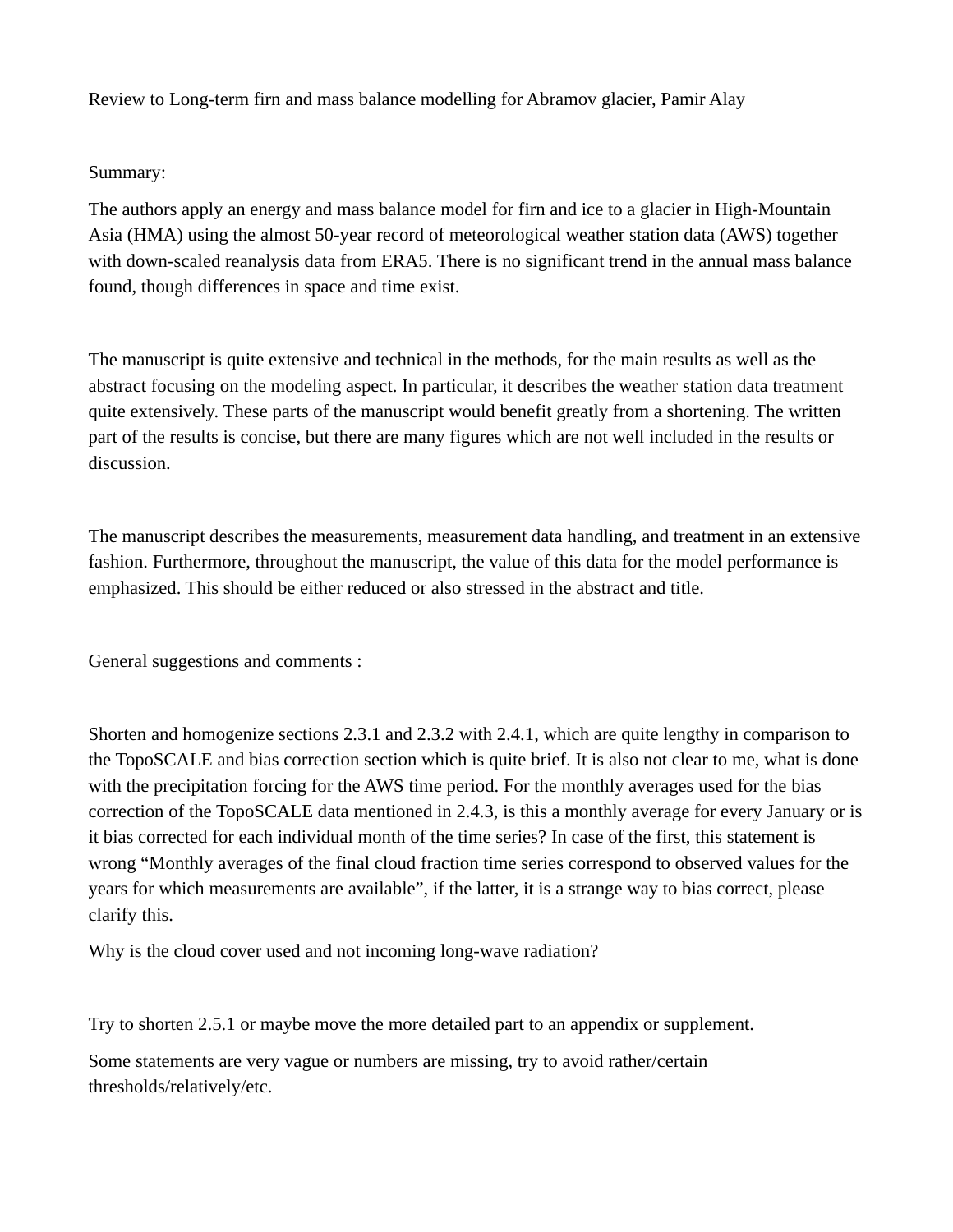Reconsidering your comment on the surface mass balance: The surface mass balance is the result of accumulation  $(+)$  and ablation  $(-)$  at the surface including precipitation  $(+)$ , moisture exchange  $(+/-)$ , mass loss through runoff  $(-)$  and refreezing above the previous summer surface  $(+)$ .

What is refreezing? If it is surface melt water, it is not accumulation for the SMB, as the melted snow was above the previous summer surface too before it melts. If it is refreezing of rain then it falls to the category of precipitation. Please clarify this. For example with "including solid precipitation" and "refreezing of rainwater above the previous summer surface".

Section 3.5 is also quite extensive, try to shorten it, you already have most information in the table anyway

For p-values where your statistical analysis tool gave you less than the significant digits change it to  $"$  < 0.001" instead of  $= 0.000$ .

In the results section there are a lot of figures: Check for each figure if it is referred to in the main text. Do you really need it is as part of the main manuscript, can even more of them be shown in the supplement or removed altogether? The correlation plots and one of 11 and 12 could be potential starting points. Furthermore, check your figure axes, in the case of shared y-axes readability may be harder than expected.

The uncertainty discussion and estimation did not quantify or investigate the influence of any assumptions like basing fresh snow albedo tuning only on the summer month, the bias correction approach on the input data, parameter choices, etc. What is the influence of the precipitation under catch correction? What is the influence of splitting the cloud cover differently over the day, not conforming o the daily average?

How does the correlation between measured and modeled SMB depend on the point and time? Figure 7 a/b does not show us if the model fails for certain time periods or certain point measurements. This could be further investigated. Additionally, basing the quantification of agreement on  $\mathbb{R}^2$  is tricky, as this is just about the correlation and not absolute errors, so systematic over- and underestimation are not accounted for. There are multiple ways how to compare measurements with models (Zolles et al. 2019). The choice of comparison method has a direct influence on the evaluation.

There were two different simulations conducted, as mentioned in the summary, this could be used more to emphasize the improvement that additional measurement data could provide.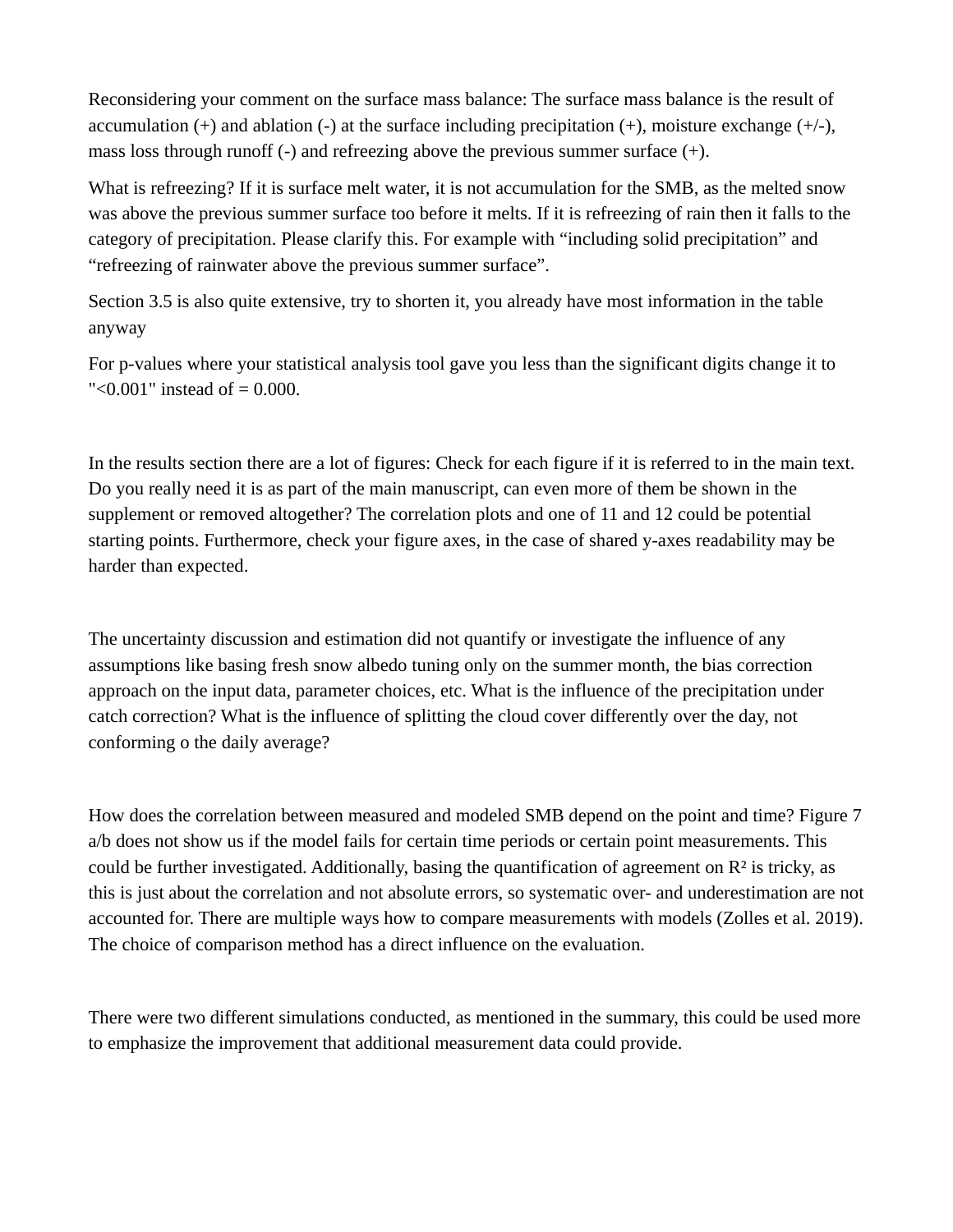During the entire discussion, the uncertainties are all given as the relation to the model and model forcing, though not quantified apart from one alternative run based on a shorter tuning period. The precipitation is here most likely the dominant factor due to uncertainty in climate model and measurements. In addition surface mass balance measurements are also uncertain, Zemp et al. 2013 mention that the related uncertainty of the field measurements at point locations is estimated to be 0.14 m w.e. a−1. What is the impact of this on the uncertainties? How does this change the confidence intervals?

Specific comments:

P2 L27: Wrong Hock reference: I guess: Hock 2005: Progress in Physical Geography 29, 3 (2005) pp. 362–391

P2 L29: acts → remove s

P2 L34-43: Mention the other studies first, then relate to Pamir Alay

P2 L48: Remove relatively

P2 L49: Change to "...mass fluxes over the period from YYYY - YYYY "

P2:L50: Delete "to our knowledge"

P3 L58: The mean annual .... add "The"

P4 L64-70: Could this be moved to the introduction, feels a bit out of place

P4 L87: Remove sentence starting with "Most recorded "

P4 L89: Could be misleading as you did correct for undercatch later?

P5 L98: We assign observed daily minimum cloud cover to the first four time steps and daily average cloud cover for the rest of the day. What is the impact of this assumption, did you test it, could you verify it? It does not conform to the daily average if 4 steps are lower and the rest is the average?

P5 L105: What is done for precipitation in this period?

P5 L106-109: Remove the entire paragraph

P5 L110: What does this interquartile range filter do? Is this physically reasonable to remove your so to speak outliers, even more so for the outliers that were not detected? The SMB is non-linear with regard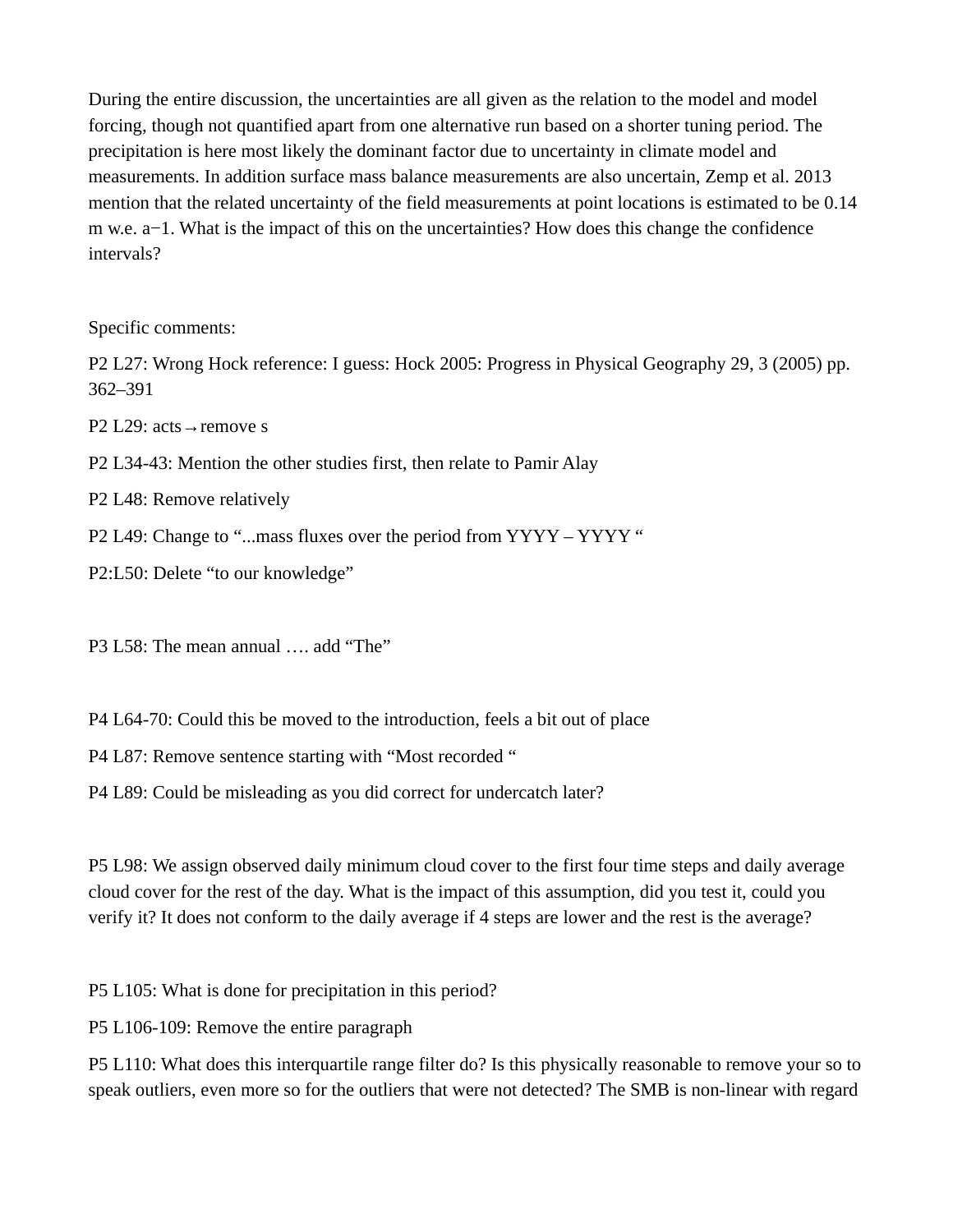to the forcing, is the curve not smoothed this way and the SMB higher? Please clarify, investigate and add to the discussion.

P5 L117: Why 1500W/m²?

P6: Section 2.4.2 If you are using ERA5, why is the incoming long-wave radiation not used directly rather than using a cloud cover, which is then adjusted and strangely distributed over the day, and an empiric parametrization using c1 and c2 which are likely different for HMA as your reference used the model on Svalbard

P7 L155: section 2.5.1: Shorten, or put to appendix

P8 L228: Is the temperature of the snowfall considered when fresh mass is added to the snowpack? If rain's is not.

P8 L230: Remove 2<sup>nd</sup> mention of "subsurface" in this line.

P8 L234: What would be the impact of the penetrating short wave radiation with quite thin layers? In addition, as it is mentioned a fresh snow layer in summer often melts extremely fast this might be even more relevant?

P11 L277: Quantify what the certain threshold is.

P11 L289ff: Check general comments on refreezing.

P12 L 315-331: Is this necessary as full text or is table 2 not enough?

P13 L344: See my general comment for how to compare measurements and model results, which objective did you use? Bias, MAD, RMSD, etc (Zolles et al. 2019)

P13 Table 1: What is the impact of calibrating fresh snow albedo only in summer?

P14 Table 2: The fresh snow density is huge if compared to what is measured. I have used the same value before, but did you try different values?

Page 17: